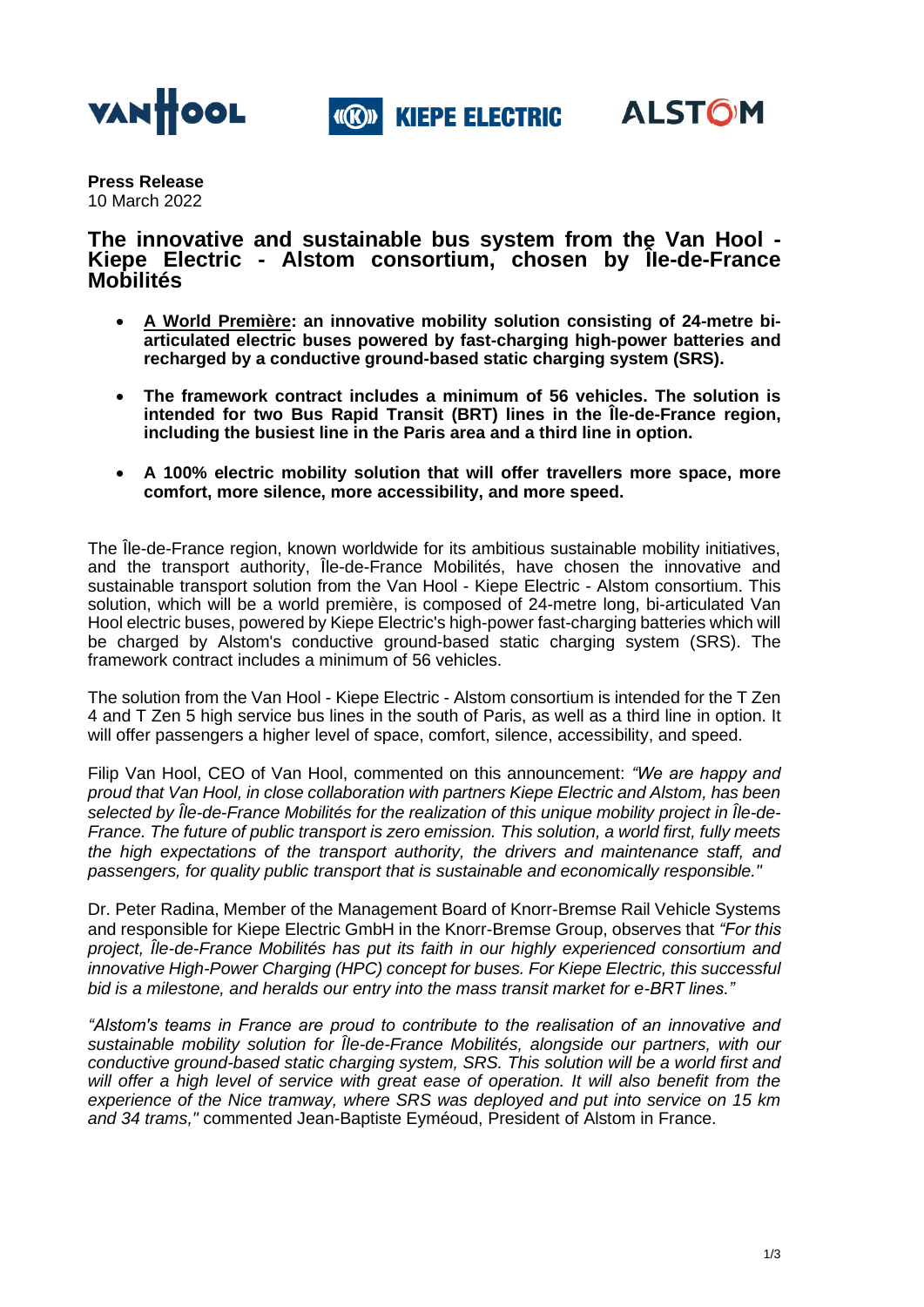

# **Buses that meet strict sustainability criteria and offer a high level of service**

The 24-metre long, bi-articulated, 100% electric Exqui.City 24 vehicles built by Van Hool meet high expectations in terms of passenger comfort and ease of operation. The buses will be able to carry approximately 140 passengers each (compared to 70 for a conventional bus and 100 for an 18-metre articulated bus) in optimal conditions of comfort and modernity: space, lighting, air-conditioning, video surveillance, real-time visual and audio passenger information. The vehicles are fully accessible to people with reduced mobility (PRM), thanks to wide sliding doors and low floor, which will make it easier for passengers to get on and off the bus at the station and to move around inside the bus.

Operation is facilitated and optimised by very fast vehicle recharging thanks to Alstom's conductive ground-based static charging system (SRS) interfaced with an on-board energy system from Kiepe Electric.

## **High-performance electric equipment**

Kiepe Electric is supplying the traction system for two driven axles in each vehicle. The scope of the order also includes traction batteries, auxiliary power converters and cooling systems, as well as power distribution units (high-voltage distribution). In addition, the company is providing the onboard software for energy management and traction drive control. Other Knorr-Bremse Group components will also be installed, including screw-type compressors from Knorr-Bremse and brake resistors from Heine Resistors. Kiepe Electric will ensure a very high level of operational reliability using a cloud-based data application that measures consumption, routing, and performance parameters. This operating data will be collected by the company's Artificial Intelligence-based Smart Fleet Management (SFM) system for subsequent transfer to the operating company's base station via Kiepe Fleet Management (KFM).

## **An innovative ground-based recharging system**

Alstom is providing the conductive ground-based static charging system (SRS). It is an innovative and interoperable technology for electric transport, buses, and trams, of all brands and sizes. As a compact solution, SRS blends invisibly into the cityscape. SRS ensures safe, automated, and fast high-power charging at stops and line terminals. This solution is already in use on 15 kilometres of tramway tracks in Nice, where it allows automatic and fast instation recharging with no additional constraints for operations and with ground-breaking availability (>99.9%). SRS is designed by Alstom in Vitrolles, a world centre of excellence for ground power solutions. Alstom's catenary-free systems are reliable and proven with over 15 years of commercial service in France and internationally. For the T Zen 4 and T Zen 5 project, Alstom will engineer the charging systems, as well as supply the equipment, install, commission, and provide warranty. The framework agreement also includes a service level agreement on reliability and availability of the bus and charging system.

# **The T Zen 4 and T Zen 5 bus lines**

The T Zen 4 and T Zen 5 lines are express bus lines running on dedicated bus lanes. The T Zen 4 BRT line will cover the 14.8-kilometre distance between Viry-Chatillon and Corbeil-Essonnes. The new line will replace the existing 402 line, which is the busiest line in the Paris metropolitan area, transporting nearly 26,000 passengers every day. The T Zen 5 line is a new 9.5-kilometre bus route connecting Paris-13 with Choisy-le-Roi via Ivry-sur-Seine and Vitry-sur-Seine.